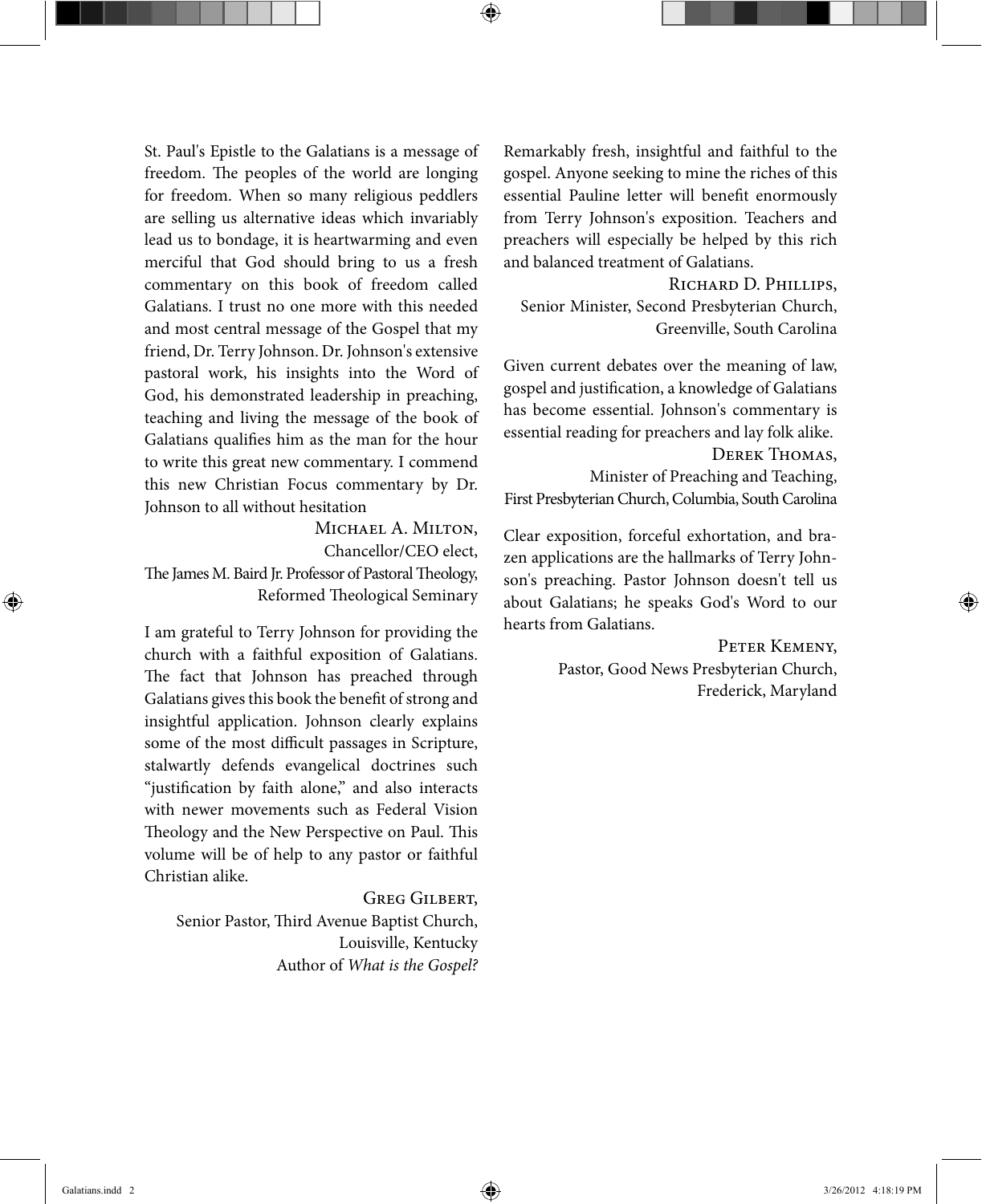# **GALATIANS**

 $\bigoplus$ 

A Mentor Expository Commentary

Terry L. Johnson

**MENTOR** 

 $\bigoplus$ 

Galatians.indd 3 3/26/2012 4:18:19 PM

 $\bigoplus$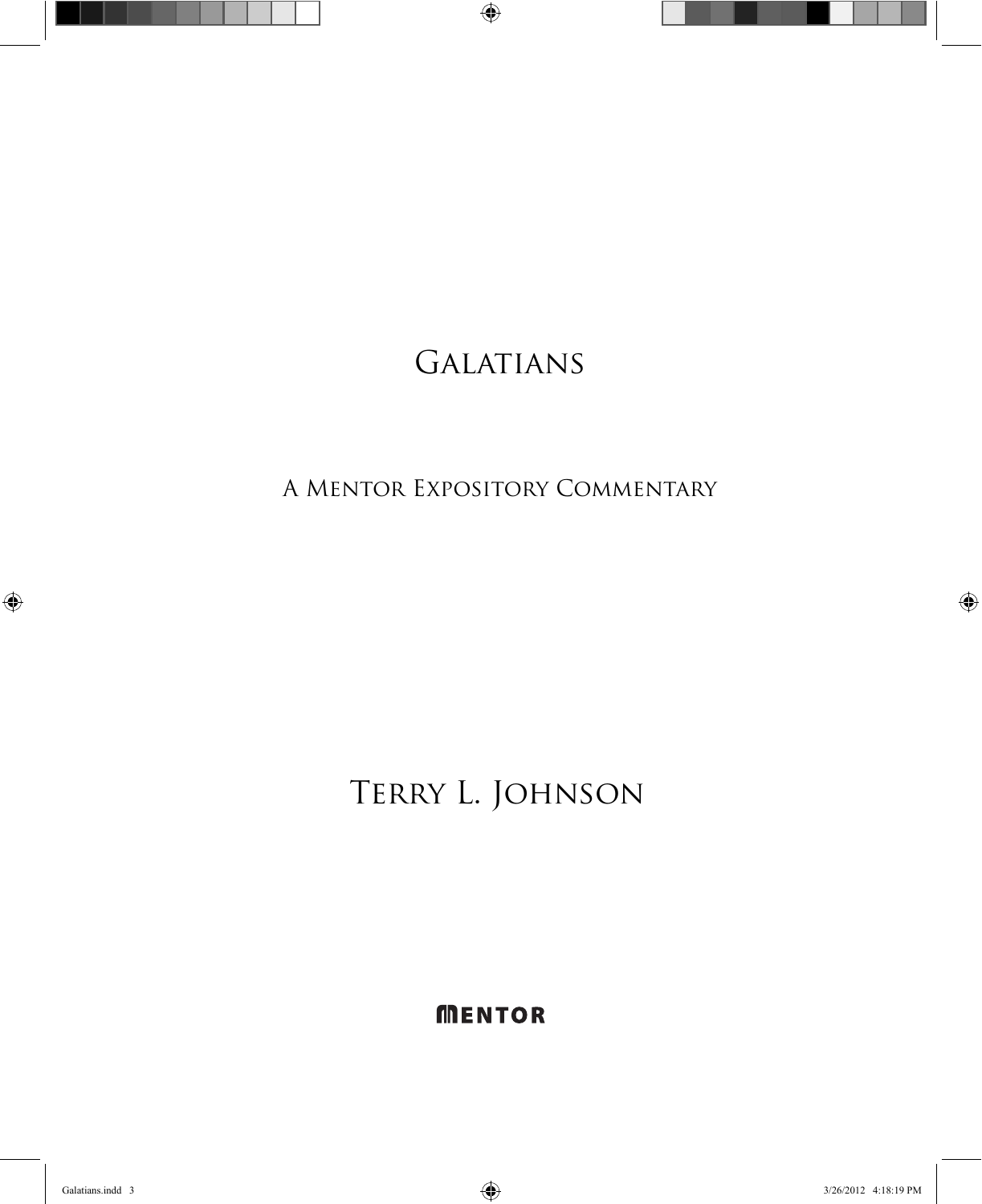# **CONTENTS**

 $\bigoplus$ 

# Preface 9

- 1 The Grace of Christ Galatians 1:1-5 11
- 2 No Other Gospel Galatians 1:6-10 19
- 3 Not According to Man Galatians 1:11–24 27
- 4 The Truth of the Gospel— $1$ Galatians 2:1–10 35
- 5 The Truth of the Gospel—2 Galatians 2:11-14 41
- 6 Justification by Faith Alone Galatians 2:15–16 47
- 7 Union with Christ Galatians 2:17–20 55
- 8 Did Christ Die Needlessly? Galatians 2:21 63
- 9 You Foolish Galatians Galatians 3:1–5 69
- 10 The True Sons of Abraham Galatians 3:6–14 75
- 11 Law and Promise Galatians 3:15-22 81
- 12 The Purpose of the Law Galatians 3:19–25 87
- 13 All One in Christ Galatians 3:26–29 95
- 14 The Fullness of the Time Galatians 4:1–7 101
- 15 The Folly of Turning Back Galatians 4:8–11 107
- 16 The Perplexed Apostle Galatians 4:12-20 113
- 17 Children of Promise Galatians 4:21-31 119
- 18 Freedom or Slavery? Galatians 5:1–4 125
- 19 The Simple Gospel Galatians 5:5 133
- 20 Faith Works Galatians 5:6–10a 139

⊕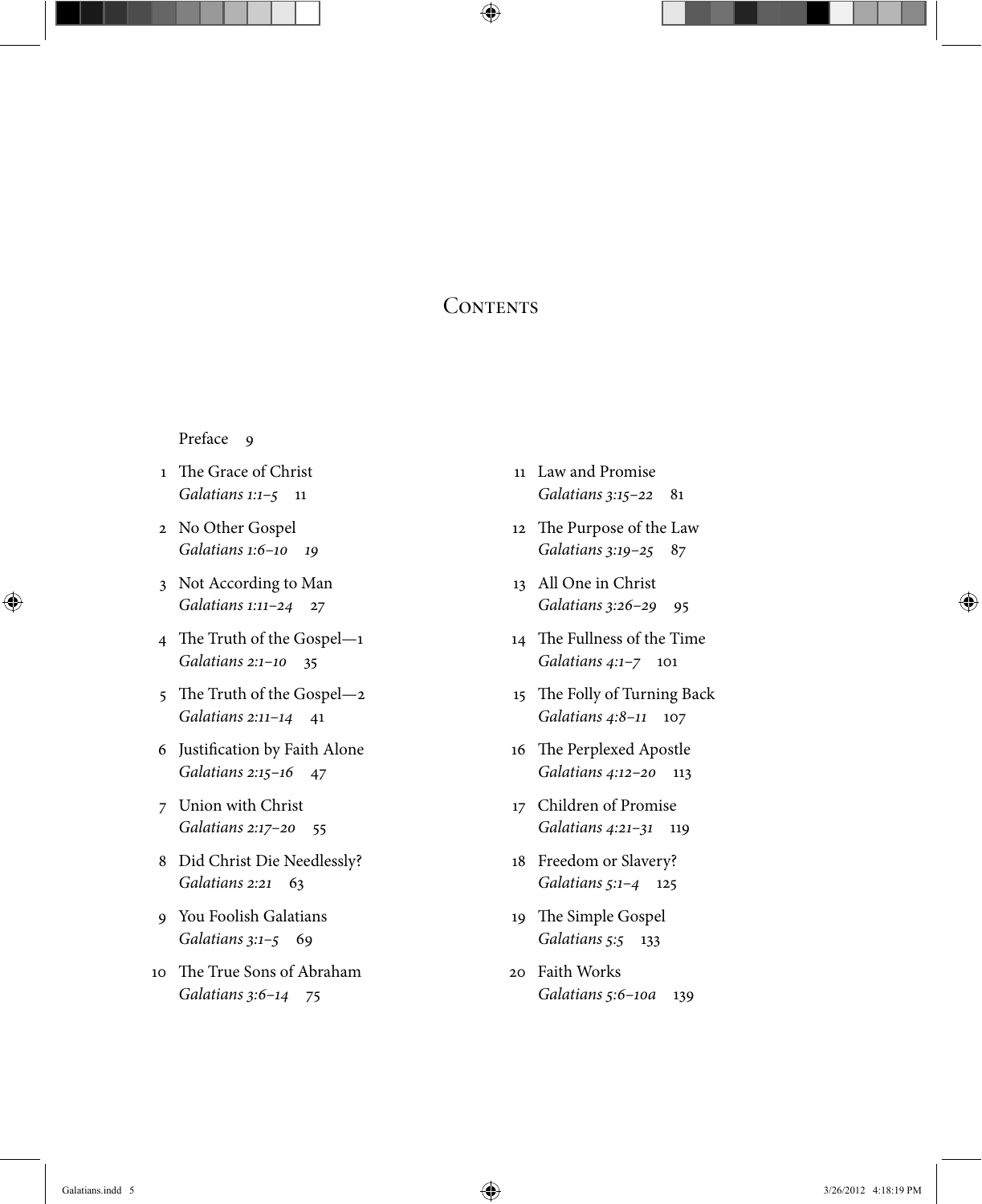- 21 Faith Believes Galatians 5:8–12 145
- 22 Liberty or License? Galatians 5:13–18 151
- $23$  The Deeds of the Flesh $-1$ Galatians 5:19–21 159
- $24$  The Deeds of the Flesh- $2$ Galatians 5:19–21 165
- 25 The Deeds of the Flesh-3 Galatians 5:19–21 169
- 26 The Fruit of the Spirit Galatians 5:22–23 175
- 27 The Fruit of the Spirit is Love Galatians 5:22–23 181
- 28 The Fruit of the Spirit is Joy Galatians 5:22–23 189
- 29 The Fruit of the Spirit is Peace Galatians 5:22–23 197
- 30 The Fruit of the Spirit is Patience, Kindness, Goodness Galatians 5:22–23 205
- 31 The Fruit of the Spirit is Faithfulness Galatians 5:22–23 211
- 32 The Fruit of the Spirit is Gentleness or Meekness Galatians 5:22–23 219
- 33 The Fruit of the Spirit is Self-Control Galatians 5:22–23 227
- 34 Those Who Belong to Christ Galatians 5:24–26 235

 $\bigoplus$ 

- 35 The Nuances of Burden Bearing Galatians 6:1–5 239
- 36 Sharing All Good Things Galatians 6:6 247
- 37 The Law of Sowing and Reaping Galatians 6:7–8 255
- 38 In Due Time We Shall Reap Galatians 6:9–10 261
- 39 The Christian's Boast Galatians 6:11–15 267
- 40 Mercy, Peace and Grace Galatians 6:16–18 275
	- Endnotes 279

Bibliography 283

Subject Index 285

Scripture Index 297

⊕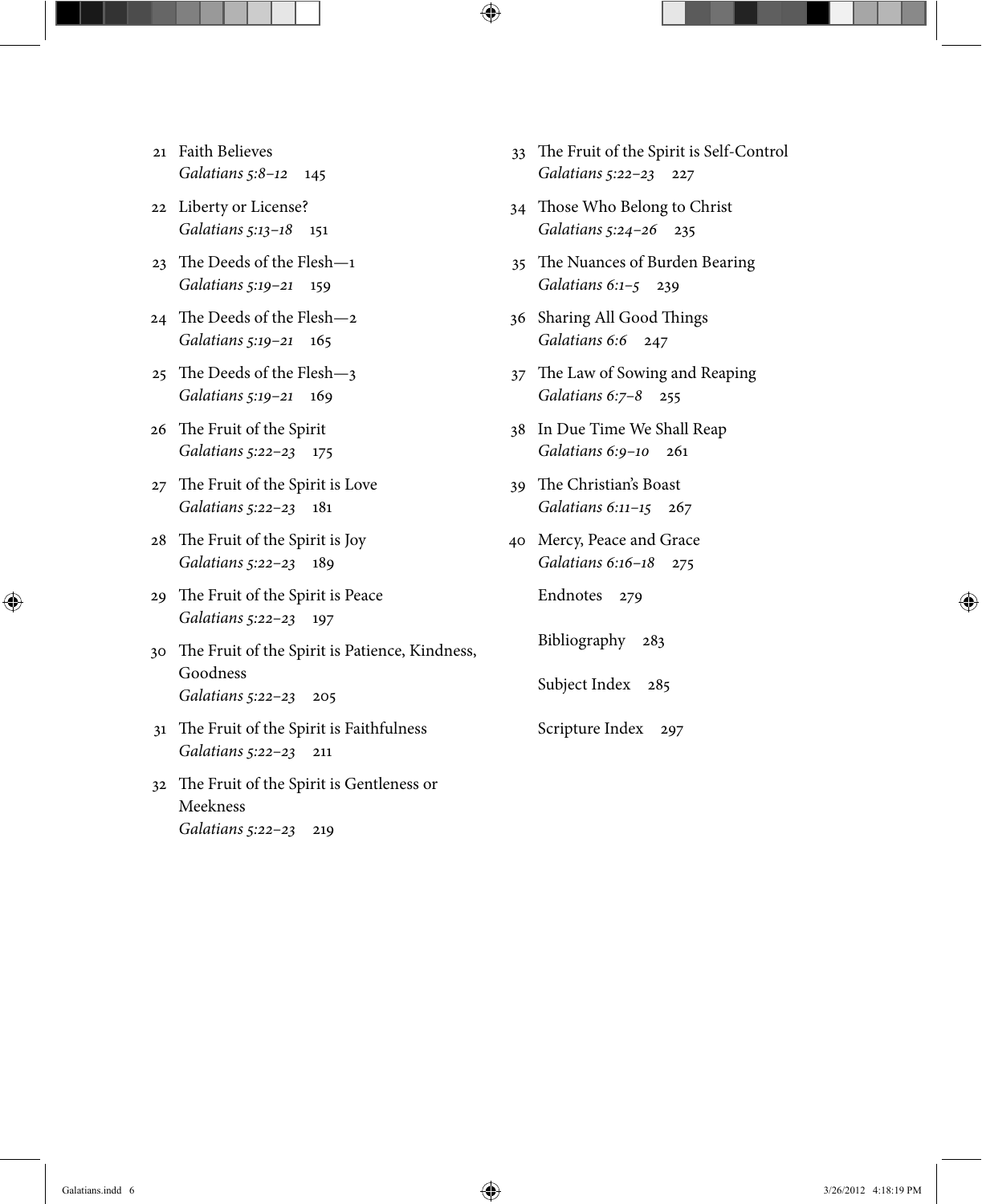# 1

⊕

# The Grace of Christ

Galatians 1:1–5

Galatians is undoubtedly the most controv-<br>
Gersial, the most polemical, and the most personal of all of the New Testament books. Because of its vigorous defense of justification by faith and the Christian's freedom from the curse of the law, Galatians has been called the 'Magna Carta of Christian liberty.' Many of the church fathers wrote commentaries on it (e.g. Chrysostom, Augustine, Victorinus, and Jerome). James Montgomery Boice calls it 'the cornerstone of the Protestant Reformation.<sup>21</sup> Its influence upon Luther was particularly profound. His expositions of Galatians at the University of Wittenburg, begun on October 27, 1516, preceded the publishing of the Ninety-Five Thesis which launched the Reformation by one year almost to the day (October 31, 1517). Luther's commentary on it, published in 1519, exerted enormous influence then and repeatedly since. Charles Wesley and others during the Great Awakening were converted while reading it. Luther said of Galatians, 'I am wedded to it,' calling it his 'Katie von Bora.'

Why is it so important? Because in the context of a direct challenge by legalists, the Apostle Paul defends the gospel against the encroachments of its most persistent enemy, the religion of merit.

Nowhere in the Bible is it clearer that one can only be saved through faith alone in Christ alone apart from works. Galatians is from beginning to end dealing with the answer to the question, 'What must I do to be saved?' Given that all of us must one day die and stand before God, there can be no more important question, and none on behalf of which we ought to exert ourselves to be sure that we have answered it correctly.

#### **BACKGROUND**

We must begin by looking at the background to this epistle. What issues were the occasion of its writing? The basic issue was the relation between law and justification. Around AD 50 the church faced its first doctrinal crisis. More and more the gospel was taking root in Gentile communities around the Mediterranean. As these non-Jews came to believe in Christ and enter what heretofore had been largely a Jewish Christian church, the question naturally arose regarding their relation to customs and traditions of Judaism. Would Gentile believers be required to keep the Law of Moses, particularly its ceremonial aspects, in order to be Christians? The defining issue was circumcision. Some were teaching, as Luke reports, that 'unless you are circumcised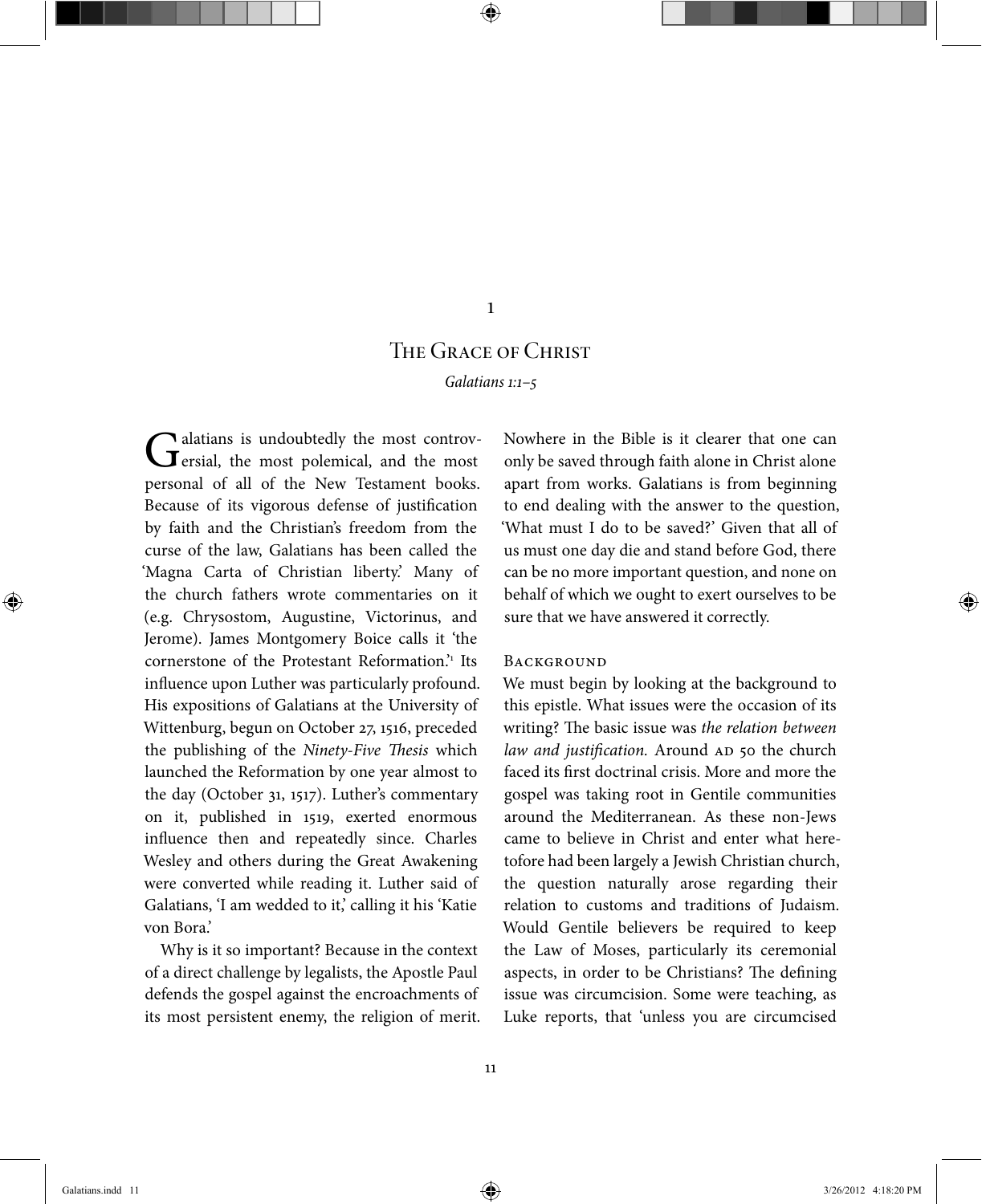according to the custom of Moses, you cannot be saved' (Acts 15:1). Another important question was that of ceremonial cleanliness  $(2:11ff)$ . Could Jewish and Gentile Christians enjoy table fellowship together? Could they share a meal, or would a practicing Jew (though now a Christian) be contaminated by contact with Gentiles, as Jewish traditions taught? Apparently the issue of observing the Jewish sacred calendar also was raised (4:10). 'In short,' says Lightfoot, 'nothing less than submission to the whole ceremonial law seems to have been contemplated by the innovators.<sup>2</sup> Thus both the unity of the church and the graciousness of the gospel were being threatened. The 'Judaizers,' as they came to be called, were insisting that the Gentile believers also perform the ceremonial rites and observe the religious festivals of Judaism, and be, in effect, practicing Jews as well as Christians. Membership in the community of God's people as well as salvation itself were said to depend upon it.

Please note that no one was denying that Jesus was the Christ, the Messiah. No one was denying that Jesus had been raised from the grave. No one was denying that His commands must be obeyed. No one was denying that He must be believed in if one is to be saved. This was affirmed by all. Indeed the manner in which the Apostle Paul contrasts his call to be an apostle as being 'not sent from men…but through Jesus Christ,' implying as it does that Jesus stands on God's side of the line that separates God and man, assumes agreement even at this point. As Machen points out, 'even the Judaizers, so far as we can see, had no quarrel with the Apostle Paul's lofty view of Christ.' Paul, he notes, 'does not argue about it,' and 'seems to be under no necessity whatever of defending it against attack within the Church.'<sup>3</sup> But they were adding to Christ these ceremonial ordinances as necessary, at least, if mutual fellowship between Jews and Gentiles was to be enjoyed, and probably for salvation as well. As Bruce summarizes, 'even if they demand only a token measure of law-keeping from the Galatians, any such demand involves acceptance of the principle of justification by works of the law.'<sup>4</sup>

The second issue was the apostleship of Paul. More clearly and more forcefully than anyone else, the Apostle was teaching that Gentile Christians were free from the ceremonial requirements of Mosaic Law. Consequently, along with this attack on the gospel came an attack on the chief emissary of that gospel, the Apostle Paul himself. It is easy enough to see how the two are related. The Apostle Paul was watering down the gospel, they were saying. He was altering the gospel as the Twelve had preached it in order to make it more appealing to Gentiles. Consequently, they denied that he was authorized to preach such a message. They denied that he was a true apostle at all. Whatever authority he had, they may have said, it was less than that of the Twelve who, in fact, disapproved of his departure from Jewish ancestral traditions. Thus there was a two pronged attack: one against the message, one against the messenger. One denies the sufficiency of grace; the other denies the authority of the Apostle Paul. On these two fronts, Paul will counterattack.

Amongst whom and when were these issues swirling? The Apostle addresses himself to 'the churches of Galatia' (v. 2). Who are they? The term 'Galatia,' can be used to refer to two separate regions in present day Asia Minor or Turkey. The scholars debate whether or not it indicates 'northern' or 'southern' Galatia. The former was the homeland of a migratory Celtic people who also settled in present day France (and later Britain) and were called 'Gauls,' and came to be distinguished from the West-European Gauls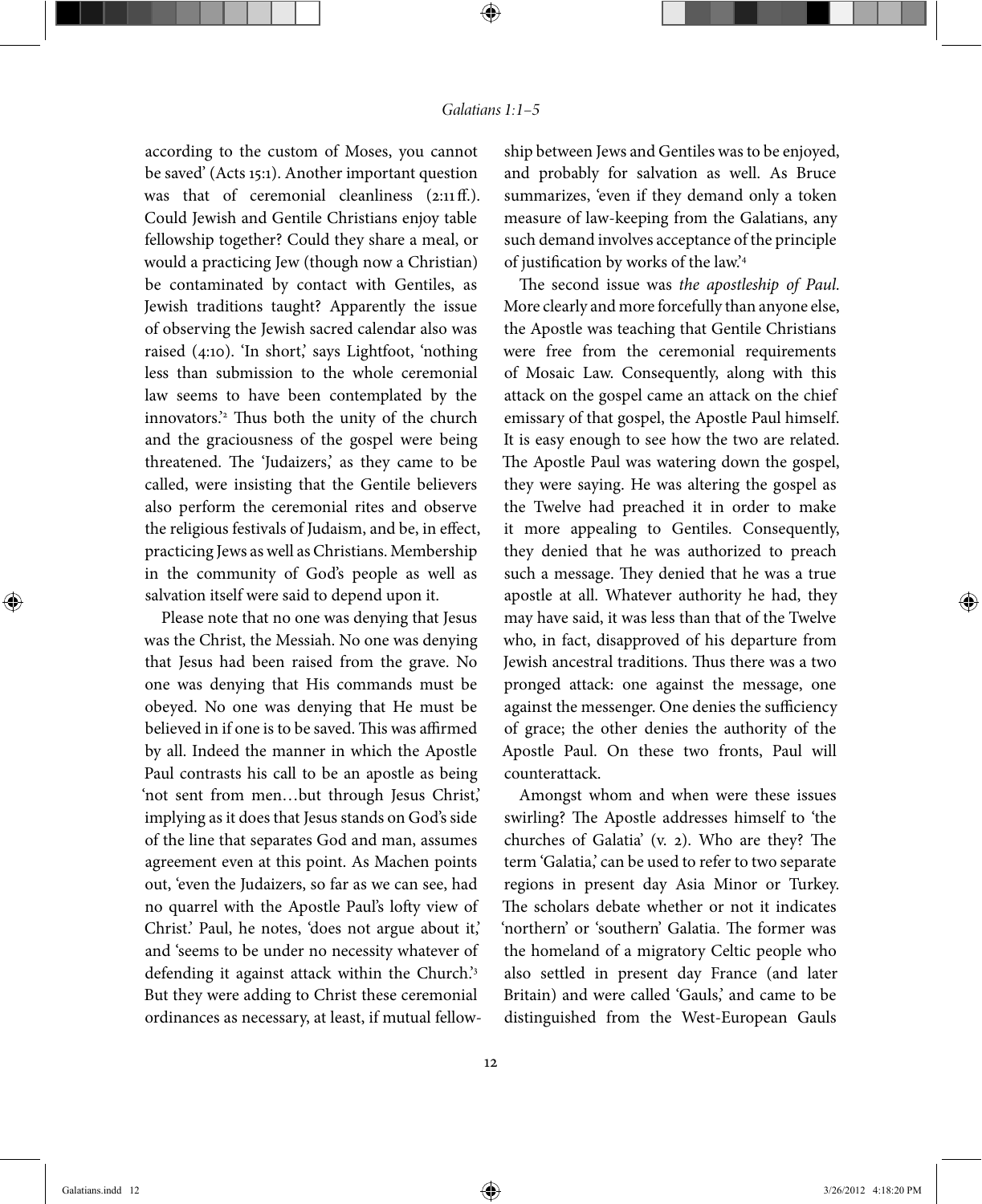## The Grace of Christ

⊕

by the term 'Gallo-Graecians,' from which the term 'Galatians' was derived. Or it could refer to the 'southern' Galatian region which carried the Roman provincial name of 'Galatia,' and included such cities as Pisidian Antioch, Lystra, Derbe, and Iconium, that is, major cities of the empire to which Paul was inclined to visit, and indeed did visit, as we read in Acts 13 and 14. Most modern scholars take the latter view though the matter cannot be resolved with certainty. Whichever is the case, Paul himself had brought the gospel of grace to the 'churches of Galatia.' He was, in some respects, their 'founding pastor.' He refers in 4:13 ff. to a 'bodily illness' of an especially repulsive nature which detained him in Galatia, leading to his ministry among them. They responded to his proclamation as though Paul were 'an angel of God, as Christ Jesus Himself.' He had a deep affection for them. Consequently, when they began to listen to the Judaizers, he reacted with righteous indignation. 'You foolish Galatians,' he says, 'who has bewitched you?' 'I fear for you,' he complains, 'that perhaps I have labored over you in vain.' 'Would that those who are troubling you would even mutilate themselves' (3:1; 4:11; 5:12). The Apostle sees in their changing views a supreme crisis for the church, one which is undermining the gospel itself. About this he is clear and dogmatic. Those who add works to grace preach 'a different gospel,' they 'distort the gospel of Christ,' and are 'accursed' (1:6–9).

It is difficult to date the precise time of writing. It is fairly certain that it lies between the eve of the Jerusalem Council described in Acts 15, usually dated at AD 48–49, and the Apostle Paul's imprisonment recorded in Acts 21, approximately AD 58. Paul's lengthy stay in Ephesus, about AD 52, is often cited as a likely possibility. F. F. Bruce and R. Y. K. Fung argue for the earlier date. It is typically regarded as the earliest of the

New Testament books, indeed the earliest extant Christian document, and therefore provides us with our first glimpse of the primitive church.

Finally, we may broadly outline the epistle as follows.

:1–10 Salutation and Introduction of Issues :11–2:21 Defense of Paul's Apostleship :1–5:12 Defense of the Gospel :13–6:10 Practical Exhortations

## Paul's Apostleship

Paul begins with an introductory defense of his apostleship.

Paul, an apostle (not sent from men, nor through the agency of man, but through Jesus Christ, and God the Father, who raised Him from the dead). (Gal. 1:1)

This unusual introduction shows Paul's understanding of the importance of the issues.

Let us remember that the Apostle Paul is one of the primary authors of the New Testament. He was once a violent persecutor of the church, but was dramatically converted on the Damascus road, was called by Christ to be an apostle, and went on to be the greatest missionary in the history of the Christian Church. Paul's introduction contains all of the usual elements found in the letters of antiquity and his letters to the other churches: the writer's name, the name of those to whom the letter is written, and an expression of good wishes ('grace and peace'). But unlike his other letters, there is no expression of praise for the Galatian churches. Instead, he plunges directly into the matters of concern which will be addressed throughout the letter. Immediately he defends his apostleship and his gospel from those who had attacked it. I am 'Paul,' he says, 'an apostle (not sent from men, nor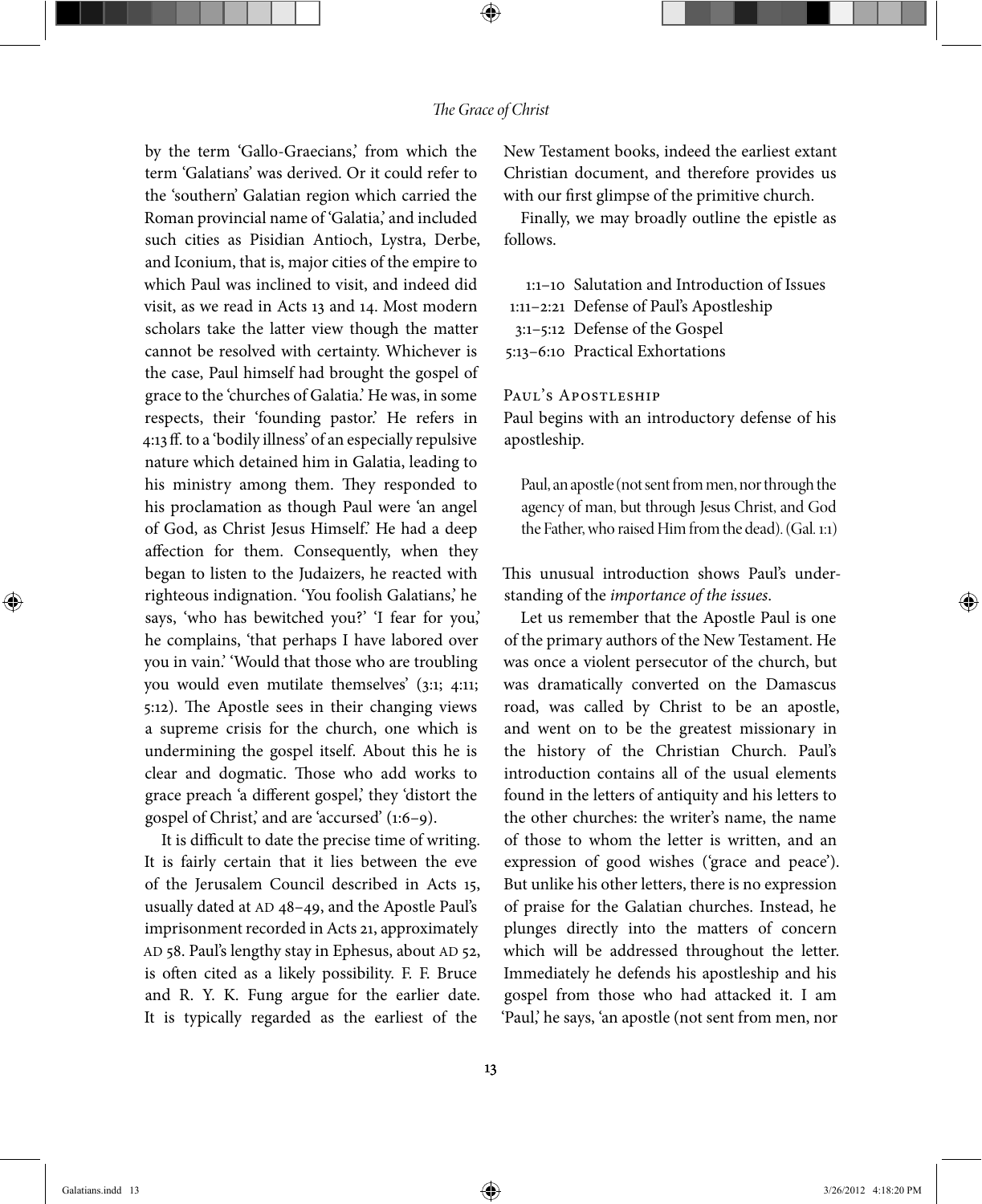through the agency of man, but through Jesus Christ, and God the Father.' Compare this, for example with the opening lines of Philippians:

Paul and Timothy, bond-servants of Christ Jesus, to all the saints in Christ Jesus who are in Philippi, including the overseers and deacons: grace to you and peace from God our Father and the Lord Jesus Christ. I thank my God in all my remembrance of you, always offering prayer with joy in my every prayer for you all, in view of your participation in the gospel from the first day until now. (Phil.  $1:1-5$ )

The tone is entirely different. He is obviously pleased with the Philippian believers. He has deep affection for them. His thanksgiving overflows. There is a complete absence of the defensiveness of Galatians, even as Galatians is devoid of the affectionate and thankful tone of Philippians. Listen to him again with the Ephesians:

For this reason I too, having heard of the faith in the Lord Jesus which exists among you, and your love for all the saints, do not cease giving thanks for you, while making mention of you in my prayers. (Eph. 1:15–16)

Similarly he says to the Colossians:

Paul, an apostle of Jesus Christ by the will of God, and Timothy our brother, to the saints and faithful brethren in Christ who are at Colossae: grace to you and peace from God our Father. We give thanks to God, the Father of our Lord Jesus Christ, praying always for you, since we heard of your faith in Christ Jesus and the love which you have for all the saints.  $(Col. 1:1-4)$ 

With both the Ephesians and the Colossians, he identifies himself, his readers, offers grace and

peace, as in all his correspondence. But then he overflows with thanksgiving and praise for them. The same is true for Romans,  $1 \& 2$  Corinthians, and  $1 \& 2$  Thessalonians. But, uniquely, in the letter to the Galatians, there is an urgency that is missing in all the rest of letters. He foregoes the niceties. He gets right down to business. He is urgent, even indignant, and he will not be deflected even for a moment from his task of defending the gospel from those who threaten it. This means initially that he must defend his authority to preach his gospel. This is not personal defensiveness on his part. He defends himself because it is crucial to his defense of the gospel itself. If he is discredited, his gospel is discredited.

In what sense could he claim to be an 'apostle'? An 'apostle,' in the non-technical sense, means a 'sent one,' a messenger, a missionary (Acts 14:14; Rom. 16:7; Luke 11:49; 2 Cor. 8:23; Phil. 2:25). But it is also used in the New Testament in a restrictive sense, designating a special office in the Christian church. The 'Apostles' were those set apart by Christ for the purpose of building the foundation of the church. The first chapter of Acts lays down two requirements for apostles: that they had been eyewitnesses of the ministry of Jesus from the time of His baptism by John, including the resurrection, and that they had been chosen for the office by the risen Lord Himself. These criteria were fulfilled by the original Twelve and others who may have joined their ranks, including Barnabas, James, and Silvanus ( $1$  Cor.  $15:7$ ;  $1$  Thess.  $2:7$ ). But the Apostle Paul obviously did not. He is an exception in this, and many other ways. He had not been a witness of Jesus' earthly ministry. As Boice points out, 'undoubtedly he considered his Damascus experience to be the equivalent of this.'<sup>5</sup> He had witnessed Christ and been called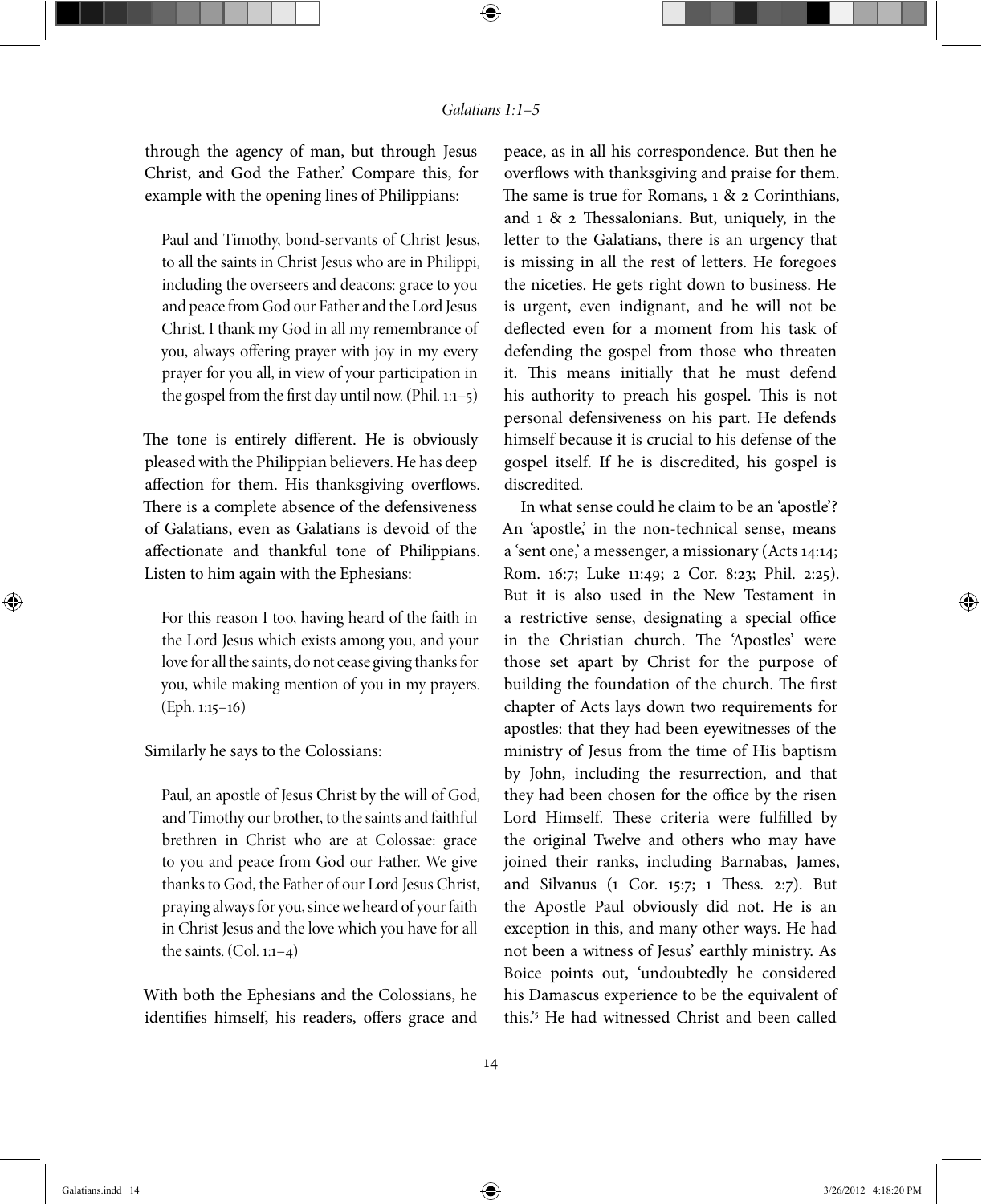## The Grace of Christ

⊕

by Him only after the resurrection. Yet this was more than enough. No man or group of men had called him to be an apostle. Not even the apostles had asked him to be an apostle. 'Paul, an apostle,' he says, '(not sent from men nor through the agency of men, but through Jesus Christ).' His call was a divine call. His gospel, consequently, was a divine gospel. 'Am I not an apostle?' he will later ask. 'Have I not seen the Lord?' (1 Cor. 9:1). We should note that the apostles' authority came to them directly from Christ. It was not given to them by the church. The church was subject to them, not they to the church. The church did not commission them, rather they, through the gospel that Christ gave to them, called the church into existence.

So Paul makes this initial point. He just touches on it in the salutation. He will spend the rest of the first and second chapters elaborating the point. But from the outset he lets them know that he is on to them and defends the legitimacy of his apostleship.

## PAUL'S GOSPEL

⊕

And all the brethren who are with me, to the churches of Galatia. (Gal. 1:2)

Now Paul begins to introduce his defense of his gospel. First, he appeals to the brethren. He does not name who the 'brethren' are who are with him, as he does in his other letters. This may be, as Boice guesses, because he does not want 'to give the impression that his gospel requires additional support.'<sup>6</sup> At the same time, he cites the brethren in order to remind the Galatians that his message was more than a 'Pauline oddity,' but was indeed 'the received doctrine of all the Christian church and its missionaries.'<sup>7</sup> He writes to the 'churches' or 'congregations' of Galatia

(ekklesiai). Note that first century Christianity assumes that the churches have a collective identity. It is generally recognized that ekklesia 'refers primarily to the entire community of believers and only secondarily to the community of believers living in a specific area, says Fung. 'A corollary of this truth,' he goes on to say, 'is that the Church as the total community is not a mere aggregate of individual congregations; rather the local church is the universal Church in its local manifestation.<sup>8</sup> The universal or catholic church, what Paul calls 'the church of God' (v. 13), is understood in the New Testament to be divided into local churches, or congregations. The Christian churches in a given region could be referred to collectively by either the plural ('churches') or the singular ('the church'). John Stott sees in this usage 'some biblical warrant for the concept of a regional church, the federation of local churches in a particular area.'<sup>9</sup>

Second, he reminds them of grace and peace, the essential elements of the gospel.

Grace to you and peace from God our Father, and the Lord Jesus Christ. (Gal. 1:3)

'Grace' is the unmerited favor of God to us in Christ Jesus. 'Peace' is the state of well-being we are brought to in our relationship with God, with others, and within our own hearts. These are God's gifts to us.

Third, he summarizes the message of the cross.

Who gave Himself for our sins, that He might deliver us out of this present evil age, according to the will of our God and Father. (Gal. 1:4)

Already the Apostle Paul has mentioned the doctrines of God and Christ, and the reality of the resurrection, grace, and peace. Now he

15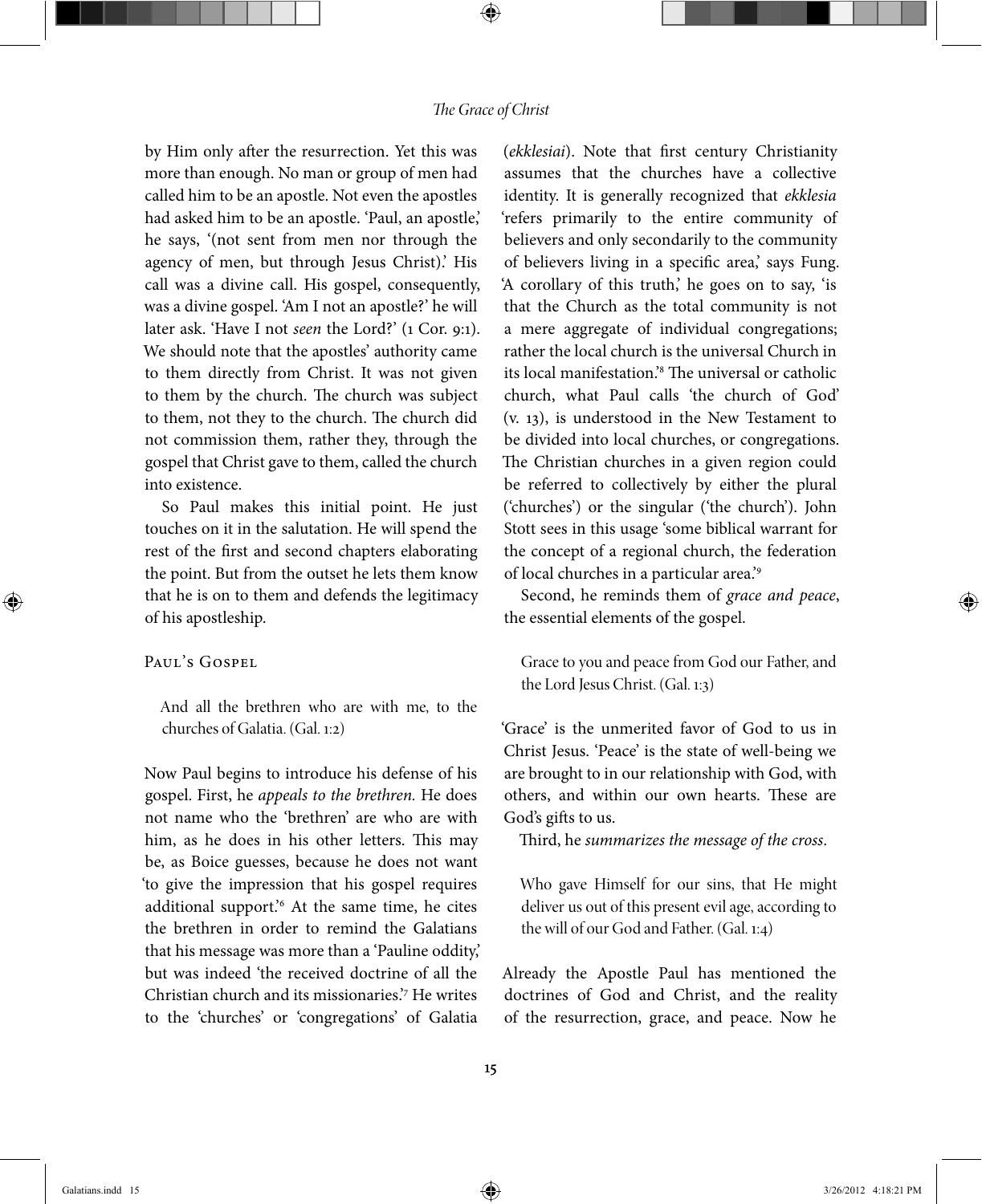affirms the substitutionary nature of Christ's atonement. Notice the emphasis on the sovereign will of God, implicitly contrasted with the part played by man as imagined by the Judaizers. Christ 'gave Himself for (hyper, 'because of' or 'on behalf of') our sins,' he says, 'that He might deliver us...according to the will of our God and Father.' As Boice comments, 'It is hard to imagine a statement better calculated to oppose any intrusion of the will or supposed merits of man in the matter of attaining salvation.'<sup>10</sup> 'He' delivers us according to His 'will.' He died as our substitute, on our behalf, in our place. He became 'a curse for  $(hyper$  again) us'  $(3:13)$ . The message of the cross is packed here in Paul's greeting because he wanted to make the point quickly and firmly. Salvation is the result of God's work, not man's. God willed it, He sent His Son to accomplish it, and by His Spirit He applies it, giving us grace and peace, resulting in our deliverance 'out of this present evil age.' This is the same 'age' to which we are not to be conformed in Romans 12:2. The gospel is a 'rescue' (NEB). The same word is used of Peter's rescue from prison and of Paul's from a lynch mob (Acts 12:11; 23:27). His point is that Christ has set them free, and so they are not to return to the bondage of works religion.

Fourth, he underscores the great purpose of the gospel.

#### To whom be the glory forevermore. Amen. (Gal. 1:5)

Doxologies are not ordinarily found in the Apostle's introduction. He places one here in order to emphasize the great end which the doctrines of grace serve. It is not to honor man's will and man's works. The gospel of salvation by grace gives all the glory to God.

Thus in these four ways, the Apostle Paul begins the debate even before he completes his

salutation. He is so eager to defend the gospel that he's arguing on the envelope. Let's ask ourselves again about why Paul is so urgent. We begin to answer our question when we ask, 'Who is Paul?' The Apostle Paul is the man of all men who knew the insidious, self-deceiving power of self-righteousness. If ever anyone might have succeeded in saving himself through works, it was he. Paul was born in Tarsus, the capital of Cilicia, the son of Jewish ex-patriots. Paul's father was a Roman citizen making Paul a Roman citizen by birth (Acts 22:28). Since they were Roman citizens, his family was likely to be a leading family and, indeed, were substantial enough to send Paul to Jerusalem to be trained. Further, his was a religious family belonging to the strictest sect of Judaism, the Pharisees (Acts 23:6). Because he was reared in a Gentile city, Paul grew up speaking not only the Greek of Tarsus but the Aramaic of Palestine. His training in Jerusalem was under the famed Gamaliel, the leading rabbi of his time. The picture that emerges from the New Testament of Paul's preconversion life is that of a sincere, devout, zealous practitioner of first century Judaism. He was, by his own testimony,

Circumcised the eighth day, of the nation of Israel, of the tribe of Benjamin, a Hebrew of Hebrews; as to the law, a Pharisee; as to zeal, a persecutor of the church; as to the righteousness which is in the law, found blameless. (Phil. 3:5–6)

Paul was an admirable man, even exemplary in many respects. He was a man of impeccable moral character. His religious practice was one of exceptional devotion. No doubt he was always present in worship services, he tithed his money, and he practiced charity. We would have admired and honored the man if we had known him.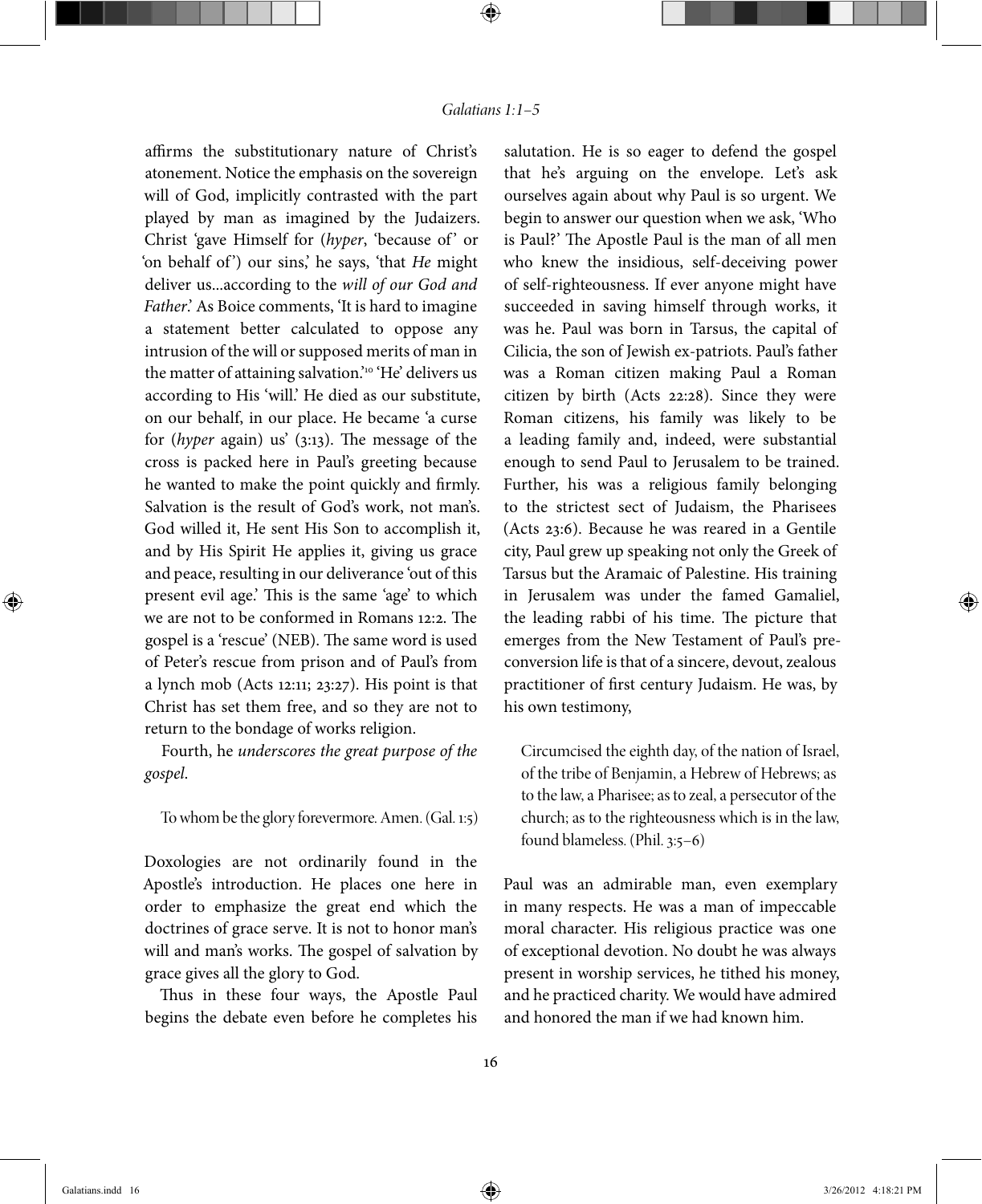#### The Grace of Christ

⊕

If ever a man might have been saved through moral and religious conduct, it was Paul. How many of us can say that we are blameless in relation to the requirements of the law? How many of us, in a day of religious zealotry like his, could claim to have advanced beyond our contemporaries 'being more extremely zealous' for our religious practices than the rest (Gal. 1:14)?

But of what use was his self-attained righteousness? He acknowledges that he had more of a moral leg to stand on than others.

Although I myself might have confidence even in the flesh. If anyone else has a mind to put confidence in the flesh, I have far more. (Phil.  $3:4$ )

# He was a Hebrew! A Pharisee! Blameless! Of what value was it?

But whatever things were gain to me, those things I have counted as loss for the sake of Christ. More than that, I count all things to be loss in view of the surpassing value of knowing Christ Jesus my Lord, for whom I have suffered the loss of all things, and count them but rubbish in order that I may gain Christ. (Phil. 3:7–8)

#### What counts is being 'found in Him.'

And may be found in Him, not having right eousness of my own derived from the Law, but that which is through faith in Christ, the righteousness which comes from God on the basis of faith. (Phil. 3:9)

For Paul to be saved, grace had to overcome monumental barriers to the gospel. It had to overcome his self-righteousness, spiritual pride, and works-based confidence in his good standing with God. It had to overcome his violent hostility

to Jesus and his followers. Paul was not just indifferent or uncaring. Neither was he one who is simply ignorant of the truth. He was a ferocious opponent and, humanly speaking, the least likely candidate for conversion in all the world.

Consequently, the Apostle Paul knew what the grace of God was and what it wasn't. He knew the insidiousness of any theology which would reintroduce works as necessary for salvation. He knew how subtle self-righteousness could be, and how blinding.

Is this remote for us today? It is true, we are not dealing with Phariseeism. It's true, we're not battling Judaizers. But do we still struggle with a false gospel of self-righteousness? Are our churches still filled today, nearly 2,000 years after Paul wrote this letter, with those who think that salvation is achieved through human merit? I'm afraid the answer to that question is, 'Yes.' Even today, in the popular mind, it is thought that going to heaven is just a matter of being nice. Typically it is said that just so a person is sincere, just so they do good, just so one tries hard, just so one doesn't hurt anybody else, that's all that matters. These sentiments may sound benign, but they, in fact, shift the ground of our salvation from the grace of Christ to human merit. They undermine the gospel and turn it into a works religion, just like all the rest. They destroy the grace of Christ.

Beyond what we might identify as the widespread thinking of the person in the pew, there are theological challenges to the gospel today arising from the most surprising places. Among conservative Presbyterians there is the 'Federal Vision,' reformulating the doctrine of justification so as to accommodate a greater role for covenant obedience in salvation. Among evangelical scholars the 'New Perspective' theologians (e.g. E. P. Sanders; N. T. Wright; J. D. G. Dunn) are also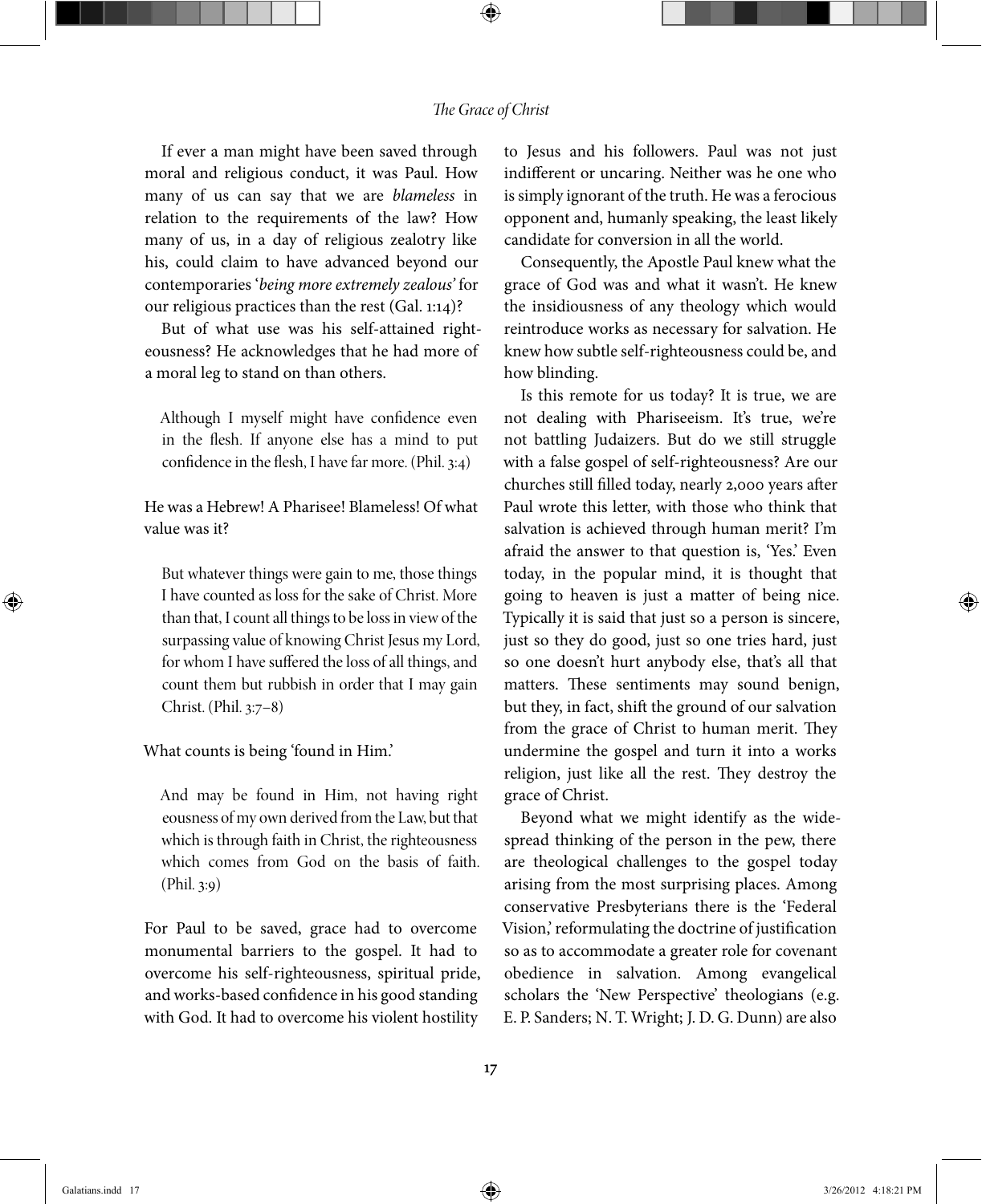# Galatians 1:1–5

 $\bigoplus$ 

redefining the Pauline doctrine of justification so as to underscore its corporate dimension, namely membership in the covenant community as the key to a right relationship with God. As unbelievable as it may seem nearly 500 years after the Reformation, the personal, forensic, imputational dimensions of justification are at risk. Today it is as important as it was 2,000 years ago that we understand the gracious nature of Christ's gospel, lest we find ourselves without a gospel to preach. No one will help us more to do so than Paul in this letter to the Galatians.

 $\bigoplus$ 

⊕

18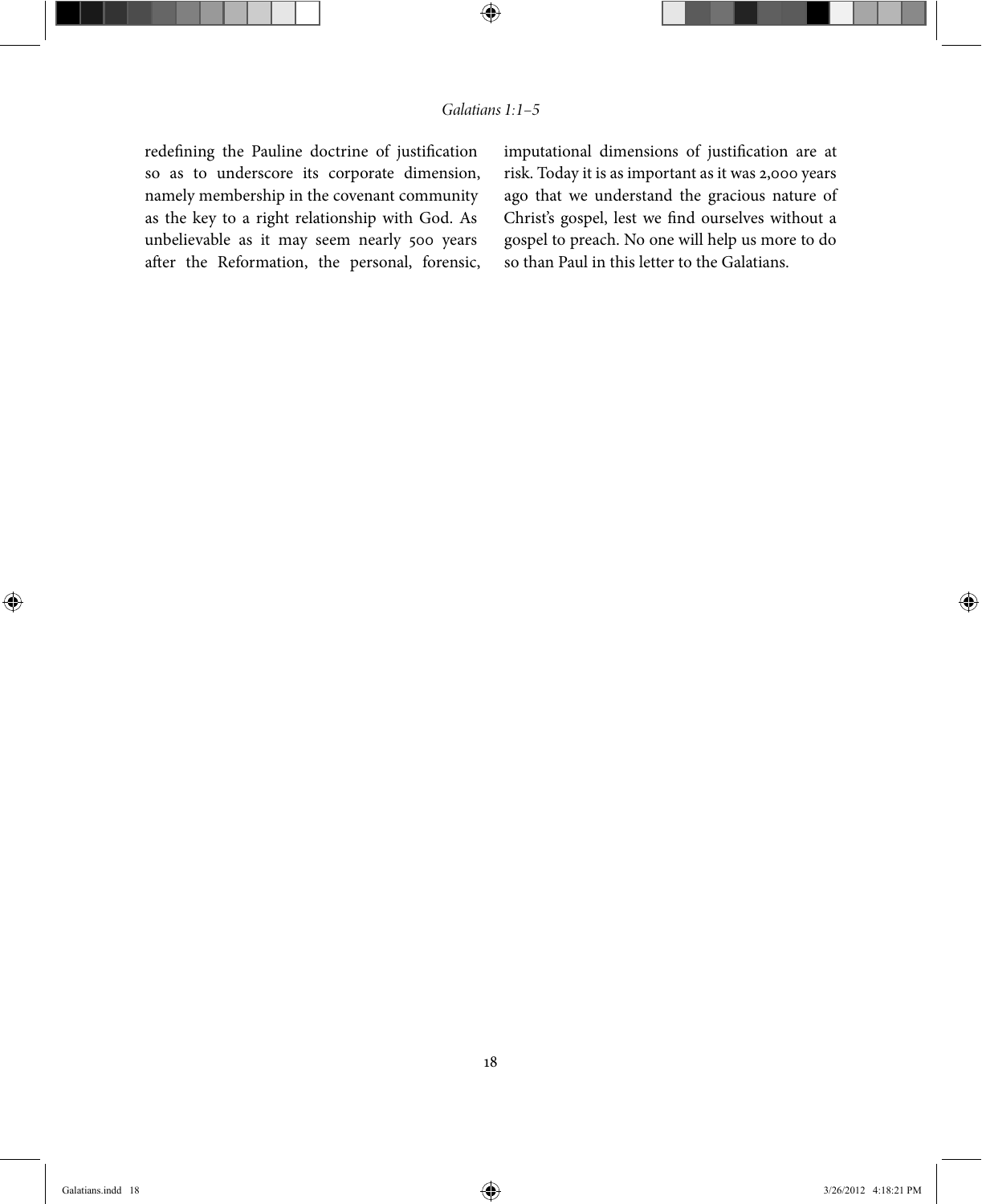# 2

⊕

# NO OTHER GOSPEL

Galatians 1:6–10

 $\prod$ t is only with great difficulty that we can convince anyone these days that what one convince anyone these days that what one believes matters. It is universally acknowledged that it is important that one believe. But the content of one's faith, what one believes, is largely assumed to be a secondary matter, if it has any importance at all. For example, if I were to describe an individual as a moral man, a religious man, a wonderful father and husband, an exemplary employer in the treatment of his employees, one who lives the golden rule, who loves his neighbor, who helps the poor, who gives generously to charities, and so on, and then lament that he rejected the doctrine of the Trinity and so was headed for hell and would surely end up there if he didn't change his views, I dare say that even in our church among our Sunday morning congregation, there would be a great outcry and some would turn away in disgust. Why? Because we assume that what we believe is virtually irrelevant so long as we do believe. Denominational or doctrinal differences are unimportant. What matters is the presence of true faith, sincerity, and consistency between what we believe and what we practice, whatever that belief might be. The details of doctrine are secondary. It is inconceivable to us that

one who was so devout, so sincere, so kind, so loving could be lost. We have a strong bias and therefore distorted preference for practical matters, how one lives, how one treats others. The terms 'doctrine,' 'dogma,' and 'dogmatics' all have a pejorative sense these days.

This diminishing of the importance of the contents of one's beliefs cannot be squared with what the Bible says. We would not for a moment deny that practice is vital. But we do wish to assert that what we think is every bit as vital as what we experience. What one believes is of critical, even eternal importance. The content of one's theology must be fundamentally correct or one is lost. Deny an essential of the Christian faith, and there is no hope of salvation. Sound tough? This is exactly what Paul teaches in Galatians 1:6–10.

No Other Gospel First, there is but one gospel.

I am amazed that you are so quickly deserting Him who called you by the grace of Christ, for a different gospel. (Gal. 1:6)

The Apostle Paul is 'amazed,' or 'astonished,' at what is taking place among the Galatians. As the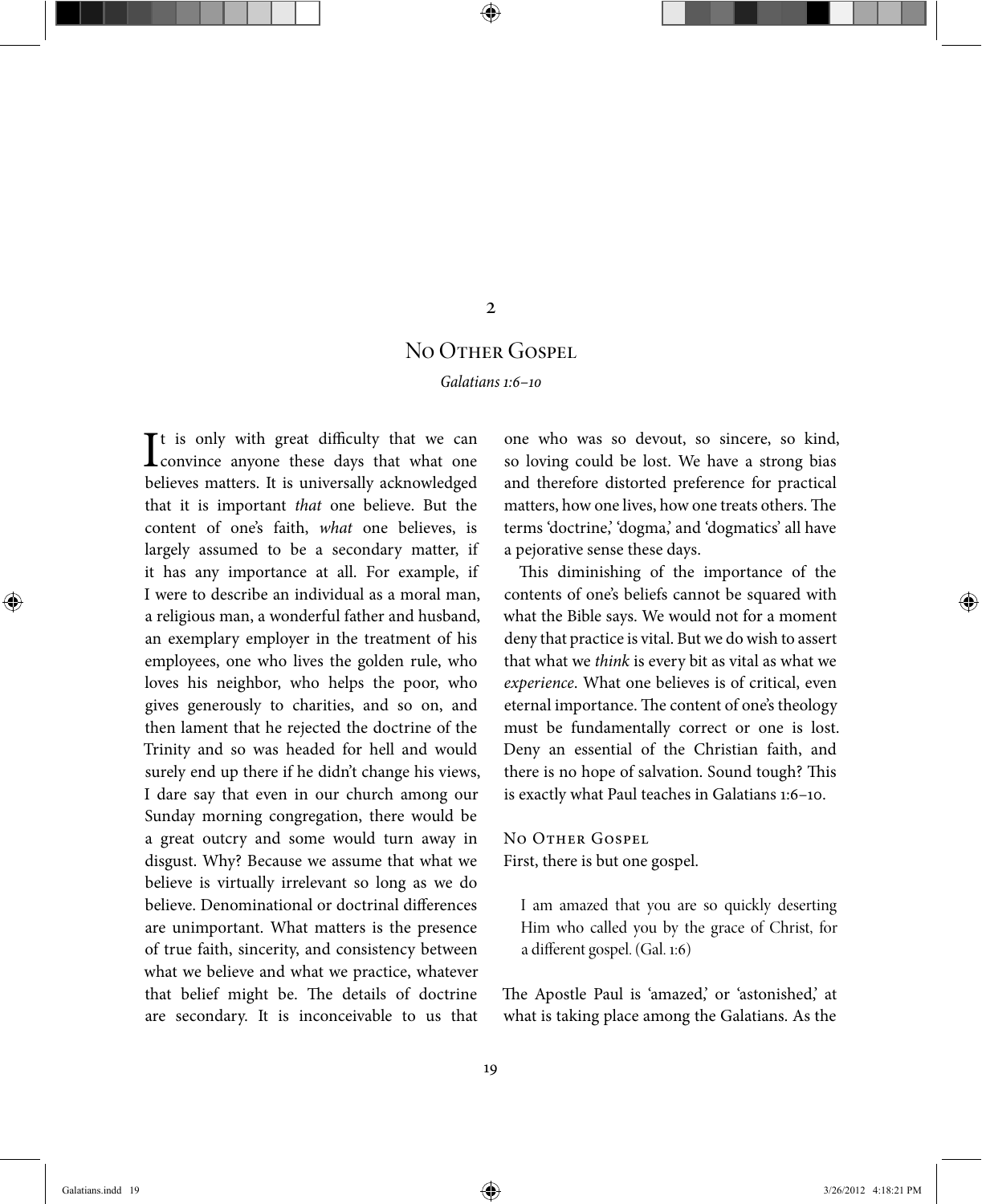founding pastor of their churches, he had taught them of the 'grace of Christ.' They had known and received the truth. Yet they were turning from the truth, a circumstance that clearly causes the Apostle considerable pain. The statement that they had turned 'quickly' from Christ recalls some Old Testament language directed at Israel's apostasies (e.g. Exod.  $32:8$ ; Judg.  $2:17$ ). The word translated 'deserting' (metatethemi) has in the middle form, says Longenecker, the special sense of 'change over,' 'turn away from,' 'fall away,' 'desert,' and 'become apostate.' In the world of Greek philosophy it was used to refer to one who left one school of thought for another. Used in the present tense, it indicates that the apostasy of the Galatians was in process. 'They were,' says Burton, 'on the point, or more exactly, in the very act, of turning.'<sup>11</sup> This is confirmed by  $4:9-10$ and 5:2–4 as well. Remarkably, they were turning away from God Himself, 'Him who called you by the grace of Christ,' in their zeal to be more religious. They were turning to a 'different gospel,' and repeating the apostasies of old Israel. Notice, to turn away from the biblical gospel is to turn away from God. It is not just a matter of adopting a new theology. Theology and Christian experience cannot be separated. To turn away from the gospel of grace is to turn away from the God of grace. This 'gospel,' he says,

…is really not another; only there are some who are disturbing you, and want to distort the gospel of Christ. (Gal. 1:7)

This 'different gospel' is not 'another' gospel, he says. If the new preachers were claiming that their work was merely 'in addition to,' and complimentary of Paul's teaching, Paul emphat-

ically denies it. It is 'different' (hetero), meaning 'of a different kind,' and not merely 'another' (allo), meaning 'another of the same kind.' He did not consider it to be the same with slight differences. Because they were denying the graciousness of the gospel, their teaching could not be called a 'gospel.' These preachers were 'disturbing,' or 'confusing,' them by calling the new teaching a 'gospel.' But this was fundamentally dishonest of them. The verbs are in the present tense indicating 'that these errorists were still in Galatia when Paul was writing this letter, and that he wrote with the intention of stopping them in the very midst of their activities.' The Judaizers were seeking to 'distort' or 'pervert' the gospel, a political term (metastrepho), says Longenecker, 'having revolutionary action particularly in view.'<sup>12</sup>

What terrible thing were they teaching? Were they denying the resurrection of Christ? No. Were they denying His deity? No. Were they denying that He was the Messiah and Savior? No. Were they denying the necessity of faith in Him? No. As we saw last time, they merely denied that faith was enough. They added to faith in Christ meritorious work of the Law. That's all. No big deal, one might say.

What is implied in this? That there is but one gospel of grace. It is the one which was originally taught by Paul and the apostles. It is unchanging. It cannot be revised. It cannot be modernized. It cannot be added to. It cannot be improved. If it is altered, it is lost. Any 'different gospel' is not a gospel at all. It cannot be changed without being distorted. The gospel which they and we are to believe is the one which was originally preached to them (v. 8), and which, as he tells them, 'you received'  $(v, g)$ . Our gospel is fixed in its content. It described as a deposit, or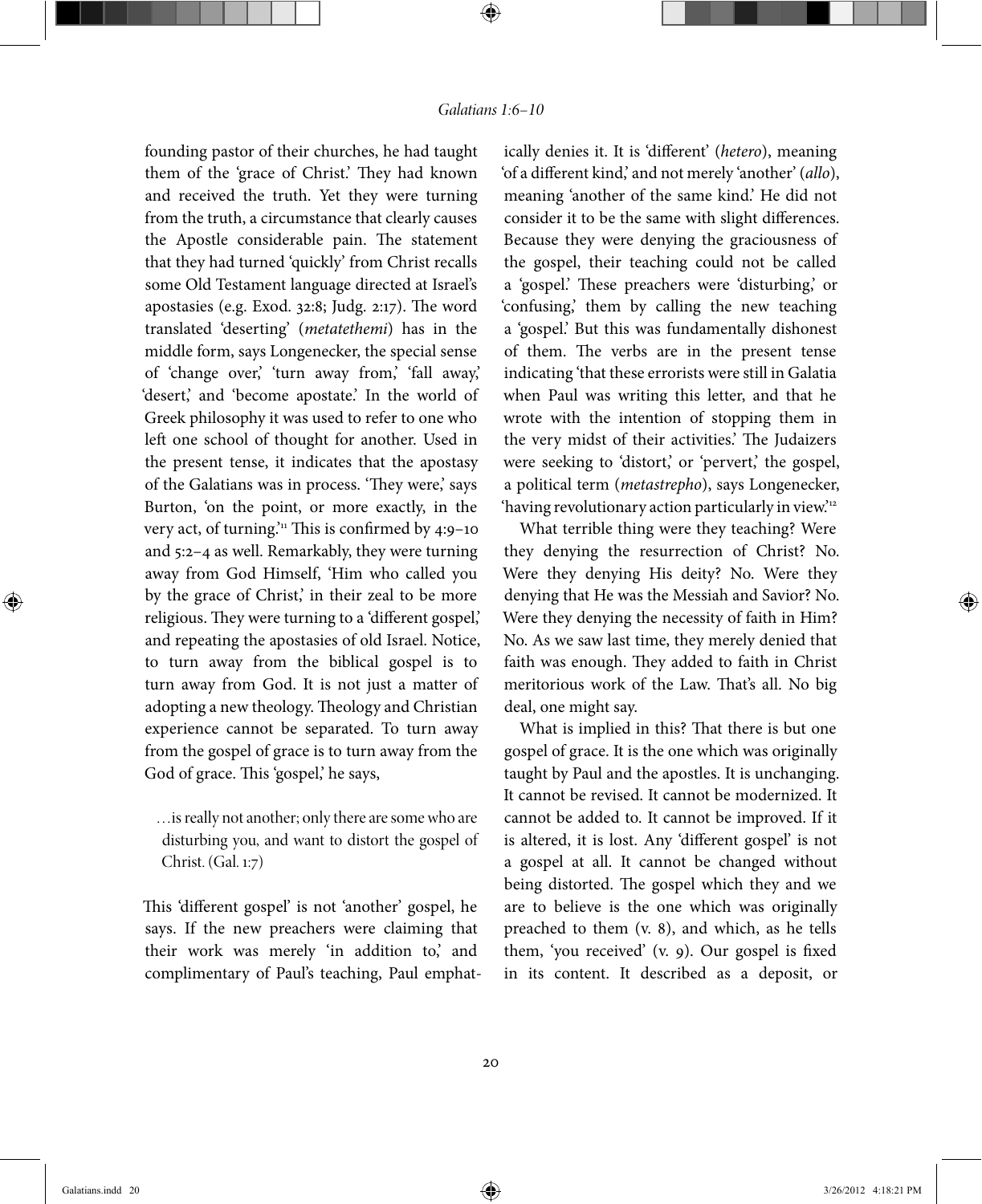#### No Other Gospel

⊕

'treasure,' a 'standard of sound words' with which we have been entrusted and which we must guard (1 Tim. 6:20–21; 2 Tim. 1:13–14). What is the gospel? It is the teaching of 'the grace of Christ.' The gospel 'of Christ' is the gospel which has Christ as both its content ('about Christ') and its source ('from Christ'). It is a gospel of 'grace,' meaning that salvation is not merited or earned by works but given as a gift through faith alone. This gospel was 'once for all delivered to the saints,' and we are to 'contend earnestly' for it (Jude 3).

If only the church had learned this lesson! We would have had no Book of Mormon, no revelations of Ellen White, no Mary Baker Eddy's Key to Science and Scripture, no extra-biblical traditions upon which to base the practice and doctrines of the church. Our gospel is fixed. It is not to be added to or subtracted from. Our responsibility is to faithfully preach it and to pass it on to the next generation. That doesn't sound very glamorous. We tend to have a certain pride in our creative abilities. We want to revise and reinterpret it for our generation. Often we wish to do so for the best of reasons. Indeed the case can be made that virtually every heresy introduced to the Christian church has been done so in the name of the high motive of evangelism. The Arians wanted to simplify the gospel, so they denied the deity of Christ. The Pelagians wanted to purify the practice of the gospel, so they denied the sovereignty of God and let everything rest on the will of man. Schleiermacher, the father of modern theological liberalism, wanted to commend the gospel to 'its cultured despisers,' so he emptied it of its historical, supernatural, and theological content, which apparently offended enlightened minds, and gave it an entirely

subjective reinterpretation. The early Unitarians wanted to liberate the gospel from its alleged Greek rationalism, and so denied the doctrine of the Trinity. The Judaizers were doing much the same sort of thing. They wanted to make the gospel more palatable for a Jewish audience. Jews were inclined to take offense at an adaptation of Judaism (as they saw it) that removed the ceremonial aspects. So the Judaizers put them back in order to appease and appeal to Jews. They wished to avoid the persecution that arises from the offense of the cross (Gal.  $6:12; cf. 5:11$ ). No doubt the same thing is being done today. Modern ears don't like the sound of the judgment side of the gospel so doctrines of sin, atonement, and the cross get neglected or reinterpreted in terms of finding self-fulfillment, or peace, or prosperity. Christ the Savior from sin becomes Christ the Key to success. Christ the 'Holy One' becomes Christ the 'friendly One.' Christ the Judge who commands all men everywhere to repent becomes Christ the Therapist who invites all men everywhere to feel good about themselves. This is undeniably how the gospel is being preached today. Is this the gospel of the grace of Christ? We doubt it.

How often the church has been disturbed and divided because it has violated this principle. As Stott points out, 'to tamper with the gospel is always to trouble the Church...Indeed, the Church's greatest troublemakers (now as then) are not those outside who oppose, ridicule and persecute it, but those inside who try to change the gospel.<sup>213</sup> It cannot be changed without being lost in the process.

Ironically, it doesn't need to be changed. This is what is so remarkable about the revisionists. It doesn't need to be revised for the sake of modern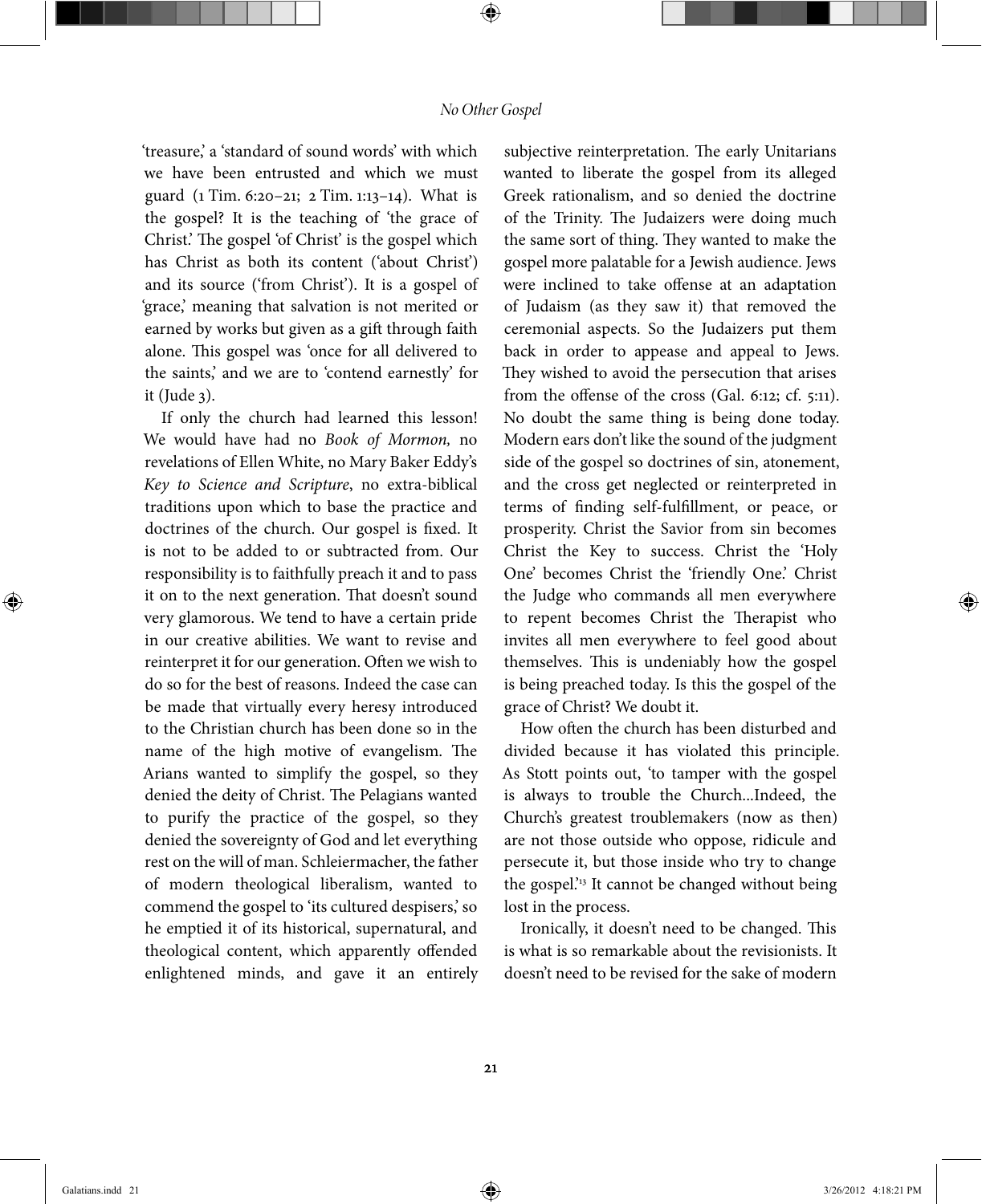ears anymore than for ancient ears. It is still the 'power of God for salvation' (Rom. 1:16). Even in apostolic times Paul had to warn:

For the time will come when they will not endure sound doctrine; but wanting to have their ears tickled, they will accumulate for themselves teachers in accordance to their own desires; and will turn away their ears from the truth, and will turn aside to myths.  $(2 Tim. 4:3-4)$ 

One might argue that people today don't like to hear about sin, judgment, blood atonement at the cross, repentance and faith, and so on. But the fact is, they never did like it. When did the natural man begin to like to be told that he needs a Savior? He likes to think of himself as selfsufficient. He thinks that he is fine the way he is, even virtuous. He resents being told that he isn't. A sinner? Needs saving? Must repent and turn to Christ? Can't be left alone to do whatever he pleases? Of course he doesn't like to hear these things. This has always been the case. So what are we to do? Tickle his ears? Say what he wants to hear? Provide him with entertainment and nice talks? Paul knew the temptation and the answer. He told the Corinthians, who, by the way, wanted him to spiff-up the gospel so that it would appeal to philosophy loving Greek culture, that,

I determined to know nothing among you except Jesus Christ, and Him crucified. (1 Cor. 2:2)

Far from sugar-coating his message or repackaging his presentation he says,

And I was with you in weakness and in fear and in much trembling. And my message and my preaching were not in persuasive words of wisdom, but in demonstration of the Spirit and of power, that your faith should not rest on the wisdom of men, but on the power of God. (1 Cor. 2:3–5)

Should Paul adapt the gospel to the desires of the Judaizers? Should he alter it to accommodate the interests of the Greeks? Should he tone down Christian moral teaching when speaking to the libertines? When it comes to non-essentials he will go far in accommodating them. But compromise the simplicity and graciousness of the gospel itself? Never!

#### No Other Way

Perhaps at this point someone might not be getting the implications of what the Apostle Paul says. He might be thinking, 'Okay, it's not the gospel of grace, but it's another valid expression of faith. It might do some good, too. It exalts Christ. It affirms the resurrection. It teaches the necessity of faith. Those who have adopted the Judaizer's message are good people. They are moral, fine family men, and generous. It's not the best, but it will benefit some.' So the Apostle goes beyond this. He goes on to say,

But even though we, or an angel from heaven, should preach to you a gospel contrary to that which we have preached to you, let him be accursed. (Gal. 1:8)

The Apostle Paul sees antithesis between His message and that of the Judaizers, where the Galatians were probably seeing compliment. He uses a strong adversative, alla ('but') with kai ('even'), 'signaling the extreme nature of the supposition to follow, says Longenecker.<sup>14</sup> Here he identifies his ultimate concern. It is not his apostolic authority, though that is important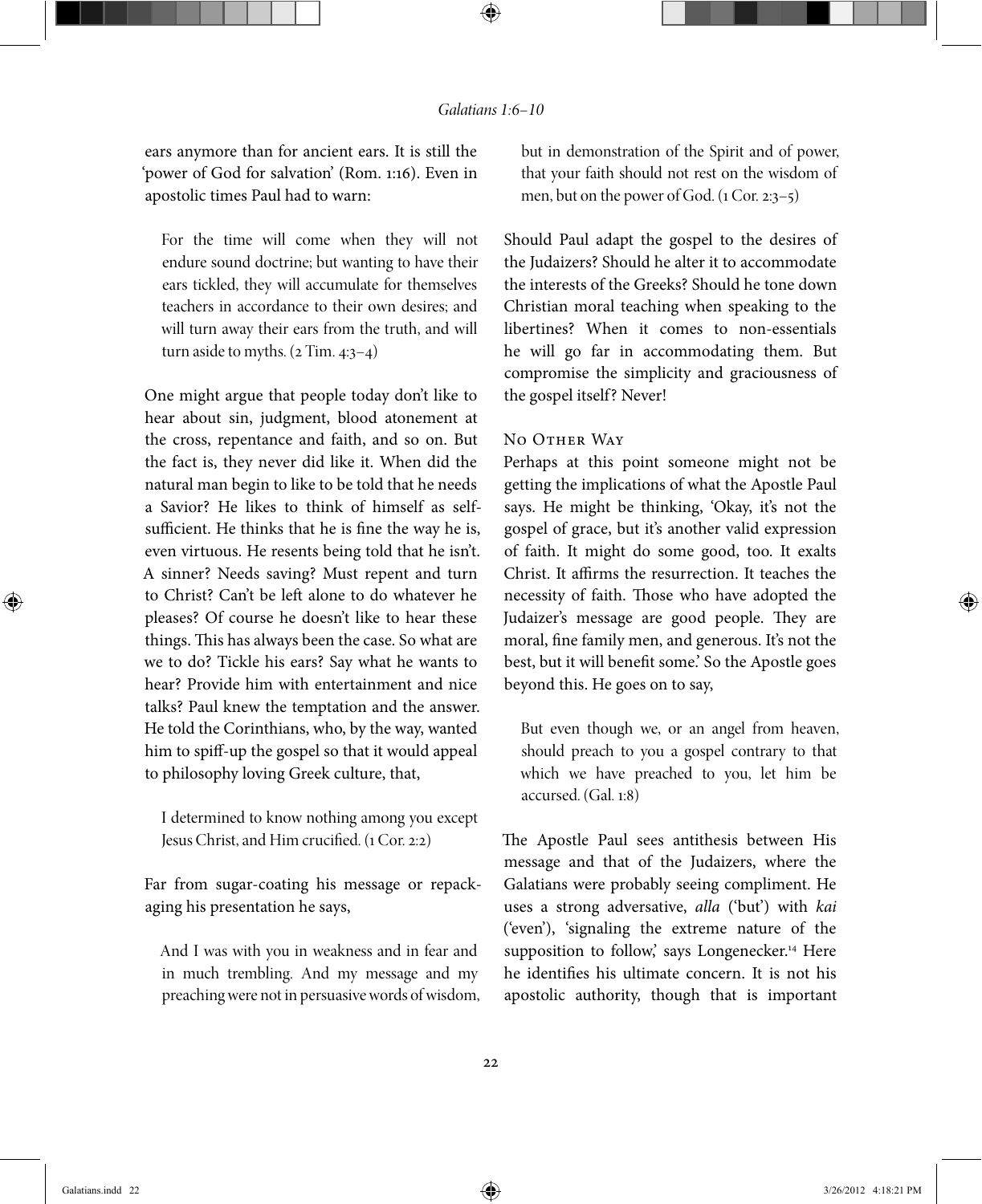#### No Other Gospel

⊕

and he defends it. But by including himself in this theoretical anathema, he clarifies that the graciousness of the gospel is all important, not his status. 'But even though we...should preach to you a gospel contrary...' Not even he could alter the gospel as Christ had given it. 'So disinterested is Paul's zeal for the gospel, says Stott, 'that he even desires the curse of God to fall upon himself, should he be guilty of perverting it.'<sup>15</sup> Indeed, if 'an angel from heaven' should preach another gospel it was not to be received. Satan, after all, can disguise Himself as an 'angel of light' (2 Cor. 11:14–15). Not even a heavenly messenger is to be received or believed if he brings a contrary message.

It is likely that the Judaizers were claiming authorization for their changes from the Jerusalem church. They probably claimed to have the support of the Twelve (see 2:6–14). By appealing to the angels, so to speak, Paul makes any reference to credentials irrelevant if the focus or content of the gospel is being altered. Paul is in effect saying, 'It doesn't matter who they are or where they are from; if they change the gospel, they are 'accursed." The Greek term anathema, means to deliver over to the wrath of God for destruction.

'Missed what I said?' Paul repeats himself:

As we have said before, so I say again now, if any man is preaching to you a gospel contrary to that which you received, let him be accursed. (Gal. 1:9)

'As we have said before,' probably refers to a previous visit to the churches. If anyone preaches a gospel that differs from that which they had previously 'received,' he falls under the judicial wrath of God. The shift from the subjunctive in verse 8 ('should preach'), to the

indicative in verse 9 ('is preaching'), stresses the immediacy of the situation.

Is this curse contrary to the spirit of Christ? Some have argued that it is. If it is, we must face the fact that it is emphatic, deliberate and twice repeated. But in reality, that it is not. Jesus Himself said,

And whoever causes one of these little ones who believe to stumble, it would be better for him if, with a heavy millstone hung around his neck, he had been cast into the sea. (Mark 9:42)

Why must these things be stated in such extreme terms by both Paul and Jesus? Because those who obscure the gospel threaten the eternal destiny of those whom they confuse. We, after all, are not talking about taking a loss on the stock market. We're not talking about losing a track meet. We're not even talking about activities that threaten the lives of people. This has to do with eternal life and damnation. If one were teaching dietary habits that purported to extend life, but in fact resulted in shaving years off the life span of their practitioners, it would be serious enough. But this has to do with the gaining or losing of one's own soul, in comparison with which even gaining the whole world is insignificant. Consequently the strongest language and strongest measures must be taken.

Does this ring true to modern ears? Probably not. Religious and moral relativism is so deeply ingrained today that anyone who says such things is seen as a bigot, at best, and probably a nut. But we might pause to point out the inconsistency. You say that all is relative, but you buy music as though there were criteria by which one might distinguish the good from the bad. You say that there are no absolutes, and yet you talk as though

23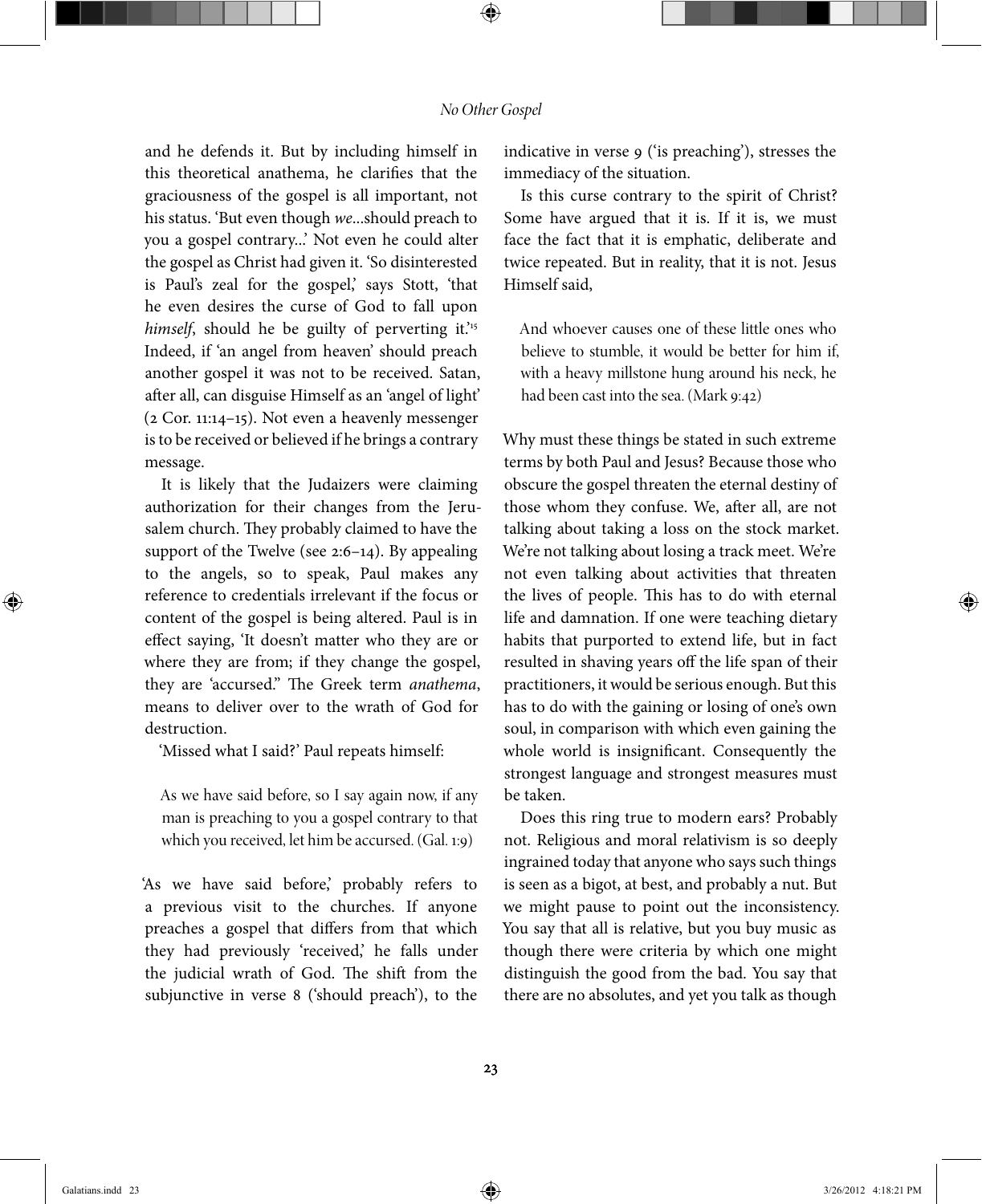there were transcendent, universal values such as love and justice, and are quick to denounce what you see as unloving and unjust behavior. If we were to stand on the top of a ten-story building you would acknowledge absolutely the relevance of the laws of gravity. If we were to plunge down deep into the ocean you would entrust your life to engineers who designed an underwater vessel in conformity with the 'laws of nature.' At none of these points would you say, 'The laws of gravity may be true for you but they are not for me,' or 'For me water is the same as air,' or 'For me love and justice can mean hurting innocent people.' No, we all live as though there were universal criteria by which to distinguish types of behavior and by which to live our lives. There are absolutes, if you will. Why should we be surprised to find that the same is true in matters religious? If there is one God, and most will grant this, then there is one truth. One God means one final reality. God is. God is what He is. He is not what He isn't. Therefore all opinions about God cannot be equally valid. Religions cannot say mutually exclusive things about God, as indeed they do, and all be true. It is intellectually dishonest to say that they are all just saying the same thing, when indeed they are saying opposite things. If Jesus Christ is the Prophet of God, then what He says is true and that which contradicts Him is false. If Jesus Christ is the Son of God and God the Son, then what he says, being a revelation of the One true God, is universally true and binding upon humanity. What He does is absolutely unique and universally relevant, that is, relevant for all peoples, and all places, and all times. When He says, 'No one comes to the Father but by Me,' we better pay attention.

It is so much easier to be a relativist. One will have a better time socially if one will say that

sincerity is all that matters, and the differences among the religions of the world are external only and largely irrelevant. Everyone will appreciate one's magnanimous spirit if one can agree that we are all on different paths leading to the same mountaintop, that we all worship the same God. There's just one problem with it. It's not true. It doesn't conform to reality. Paul's view of Christ and the Judaizers view cannot both be right. And according to the Bible, your eternal salvation rests on getting it right. The Muslim view of Christ and the biblical view cannot both be right. The Hindu view of Christ and the Christian view cannot both be right. One cannot have whatever view of Christ one wishes and be right any more than one can have whatever view of gravity which one wishes and be right. One might counter, 'I don't think that so much should rest on theological or religious views.' The answer is, it doesn't matter what you or I think. It does matter if God says it does. God is. Christ is. This is reality. Gravity applies whether you believe it or not. The One, True, and Living God has spoken and acted through His Son. He sent Him to the cross to bear the sins of the world, and that event is universally and eternally significant. His call goes out to the world through Him. And He is not giving other alternatives, much as modern pluralism wishes that God would conform to its expectations.

These are uncomfortable things to say. Yet the church must say them in this age and in every age if it is to be faithful to the gospel and continue to have a gospel to preach. Paul is driving at this in the last verse of our section,

For am I now seeking the favor of men, or of God? Or am I striving to please men? If I were still trying to please men, I would not be a bond-servant of Christ. (Gal. 1:10)